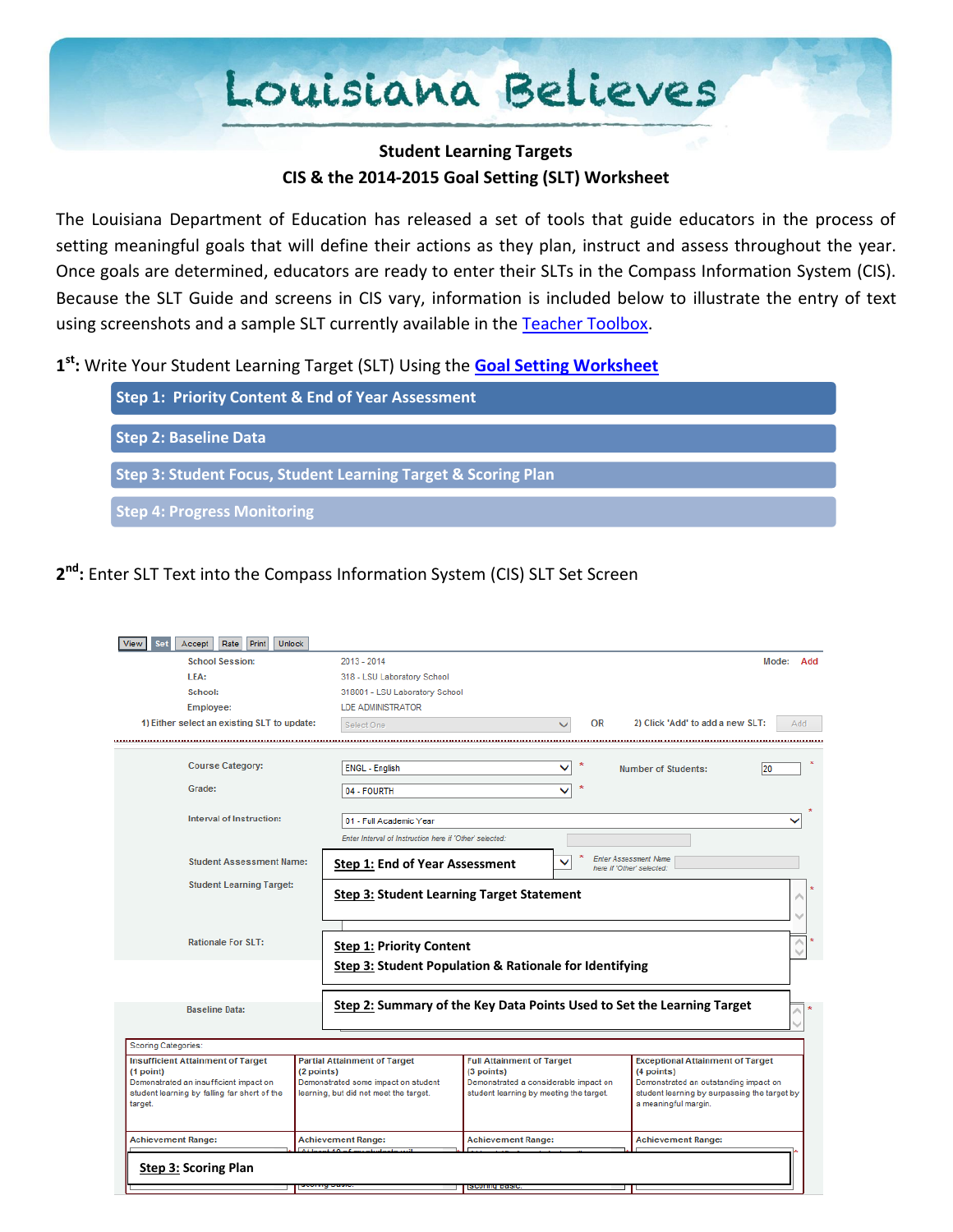#### **APPENDIX A: Example** *SLT Setting – Using the [2014-2015 Goal](http://www.louisianabelieves.com/docs/default-source/teaching/2014-2015-student-learning-target-guide.pdf?sfvrsn=2) Setting Worksheet*

The following chart illustrates an example of information to be entered using a sample SLT currently posted in the Teacher Toolbox.

| <b>Grade Math SLT Sample</b>   |                                         |                                                             |  |  |  |  |
|--------------------------------|-----------------------------------------|-------------------------------------------------------------|--|--|--|--|
| <b>CIS SLT Entry Form</b>      | <b>SLT Worksheet Location</b>           | <b>Text to Enter</b>                                        |  |  |  |  |
| <b>Course Category</b>         | <b>Heading</b>                          | <b>MATH - Mathematics</b>                                   |  |  |  |  |
| <b>Number of Students</b>      | <b>Step 2: Baseline</b>                 | 20                                                          |  |  |  |  |
| Grade                          | <b>Heading</b>                          | 03-THIRD                                                    |  |  |  |  |
| <b>Interval of Instruction</b> | <b>Heading</b>                          | 01-FullAcademic                                             |  |  |  |  |
| <b>Student Assessment</b>      | Step 1: End of Year                     | District & Teacher Created Common                           |  |  |  |  |
| Name: Other - Enter            | <b>Assessment</b>                       | Assessments                                                 |  |  |  |  |
| <b>Assessment Name</b>         |                                         |                                                             |  |  |  |  |
| <b>Student Learning</b>        | <b>Step 3: SLT Statement</b>            | 15 students will meet or exceed their individual            |  |  |  |  |
| <b>Target</b>                  |                                         | achievement targets on the end of year                      |  |  |  |  |
|                                |                                         | assessments.                                                |  |  |  |  |
| <b>Rationale for SLT</b>       | <b>Step 1: Priority Content</b>         | 2nd Grade Math: Mastery of priority content,                |  |  |  |  |
|                                | <b>Step 3: Student Population &amp;</b> | conceptual understanding and math fluencies.                |  |  |  |  |
|                                | <b>Rational for Identifying</b>         | All 20 students will be the focus of this target            |  |  |  |  |
|                                | (Summary)                               | but 8 students will need additional support                 |  |  |  |  |
|                                |                                         | based on a beginning of the year readiness                  |  |  |  |  |
|                                |                                         | assessment.                                                 |  |  |  |  |
| <b>Baseline Data</b>           | <b>Step 2: Baseline Data</b>            | I administered two diagnostic assessments. One              |  |  |  |  |
|                                | (Summary)                               | measured fluency and the other measured                     |  |  |  |  |
|                                |                                         | conceptual understanding of prior grade level               |  |  |  |  |
|                                |                                         | content. 12 students scored above 70% on the                |  |  |  |  |
|                                |                                         | K and 1 <sup>st</sup> grade fluency assessment and 8 scored |  |  |  |  |
|                                |                                         | below 70%. On the conceptual assessment, 6 of               |  |  |  |  |
|                                |                                         | these 8 students correctly answered 1 or 2 of               |  |  |  |  |
|                                |                                         | the 5 tasks.                                                |  |  |  |  |
| <b>Scoring Plan</b>            | <b>Step 3: Scoring Plan</b>             | See sample – enter text in appropriate fields               |  |  |  |  |